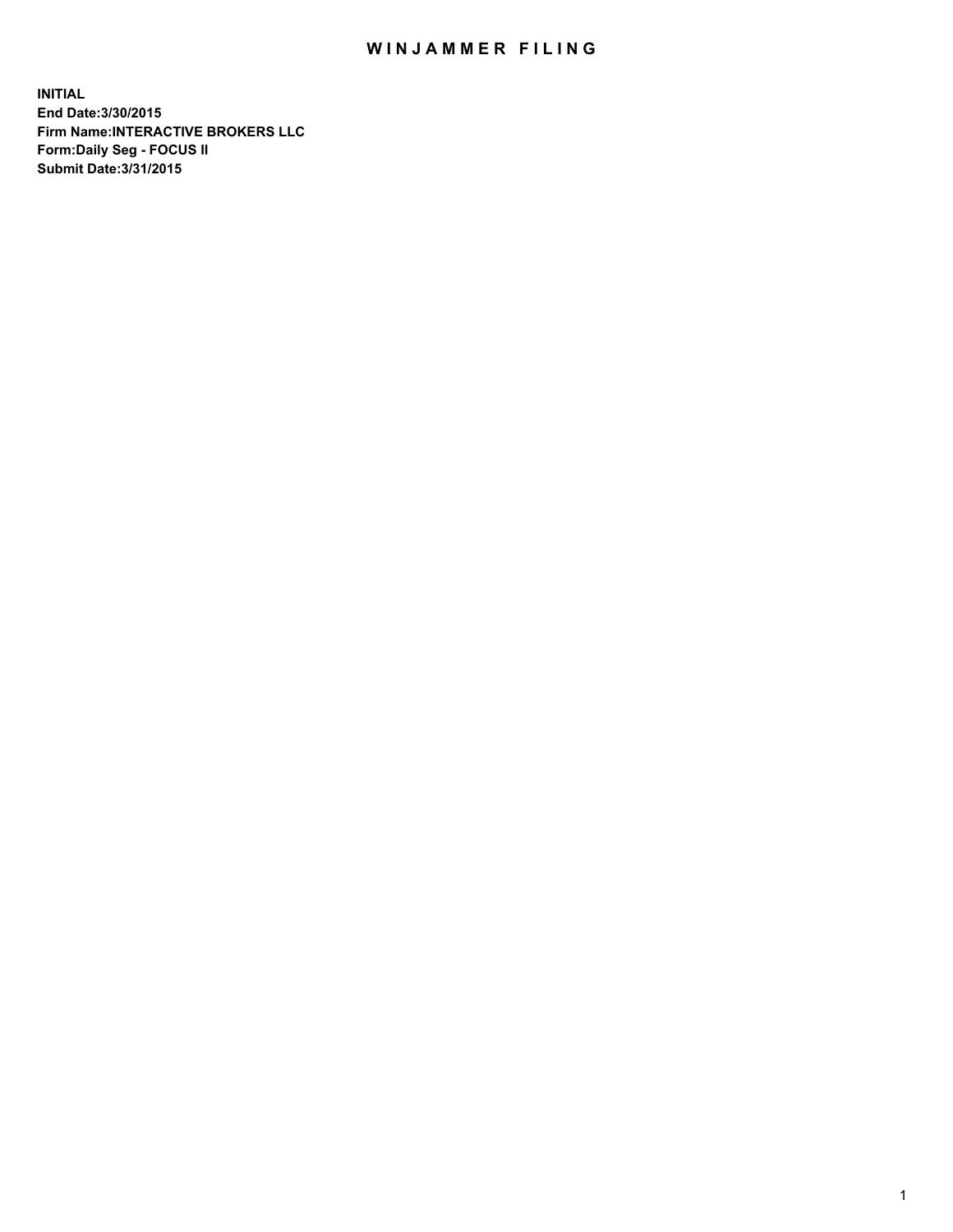## **INITIAL End Date:3/30/2015 Firm Name:INTERACTIVE BROKERS LLC Form:Daily Seg - FOCUS II Submit Date:3/31/2015 Daily Segregation - Cover Page**

| <b>INTERACTIVE BROKERS LLC</b><br><b>Michael Ellman</b><br>203-422-8926<br>mellman@interactivebrokers.co<br>$m$ |
|-----------------------------------------------------------------------------------------------------------------|
| $\overline{\mathbf{0}}$                                                                                         |
| 0                                                                                                               |
| 155,000,000 245,000,000                                                                                         |
| 0 <sub>0</sub>                                                                                                  |
|                                                                                                                 |
| $\overline{\mathbf{0}}$                                                                                         |
| 0                                                                                                               |
| 80,000,000 120,000,000                                                                                          |
| 0 <sub>0</sub>                                                                                                  |
|                                                                                                                 |
| $\overline{\mathbf{0}}$                                                                                         |
| $\overline{\mathbf{0}}$                                                                                         |
| 0 <sub>0</sub>                                                                                                  |
| 0 <sub>0</sub>                                                                                                  |
| 2,375,358,908 30-MAR-2015                                                                                       |
| 260,100,336                                                                                                     |
|                                                                                                                 |
| 2,770,595                                                                                                       |
| 4,888,1010                                                                                                      |
|                                                                                                                 |
| 0 <sub>0</sub>                                                                                                  |
| 0 <sub>0</sub>                                                                                                  |
|                                                                                                                 |
| $\overline{\mathbf{0}}$<br>$\underline{\mathbf{0}}$                                                             |
|                                                                                                                 |
| <u>0</u>                                                                                                        |
| <u>0</u>                                                                                                        |
|                                                                                                                 |
| 1,263,348,154                                                                                                   |
| 19,676,661                                                                                                      |
| <u>0</u>                                                                                                        |
| 20,000,000 [7465]                                                                                               |
| 22,144,851 [7475]                                                                                               |
|                                                                                                                 |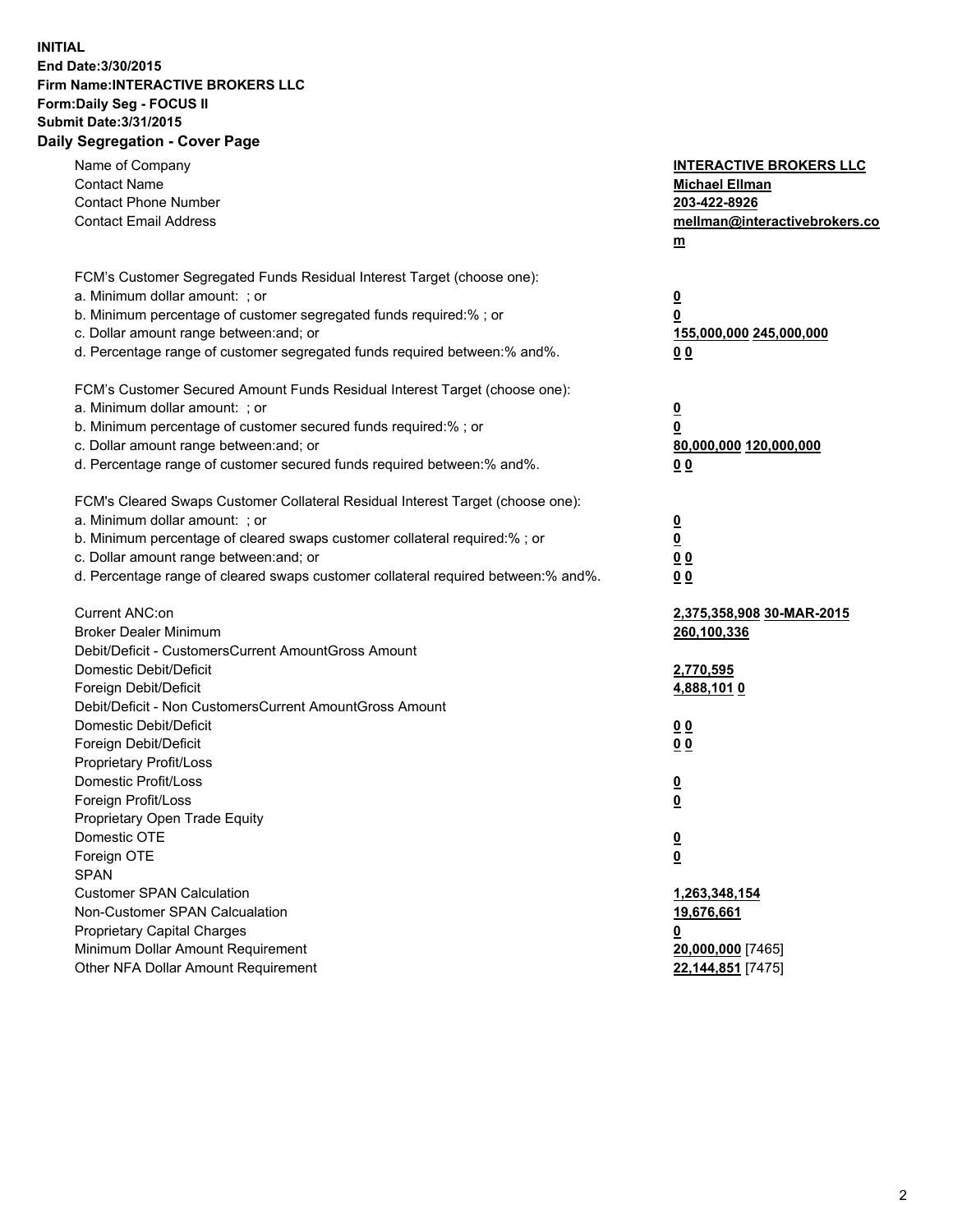## **INITIAL End Date:3/30/2015 Firm Name:INTERACTIVE BROKERS LLC Form:Daily Seg - FOCUS II Submit Date:3/31/2015 Daily Segregation - Secured Amounts**

|     | Dany Ocgregation - Oceanea Amounts                                                                         |                                    |
|-----|------------------------------------------------------------------------------------------------------------|------------------------------------|
|     | Foreign Futures and Foreign Options Secured Amounts                                                        |                                    |
|     | Amount required to be set aside pursuant to law, rule or regulation of a foreign                           | $0$ [7305]                         |
|     | government or a rule of a self-regulatory organization authorized thereunder                               |                                    |
| 1.  | Net ledger balance - Foreign Futures and Foreign Option Trading - All Customers                            |                                    |
|     | A. Cash                                                                                                    | 420, 367, 584 [7315]               |
|     | B. Securities (at market)                                                                                  | $0$ [7317]                         |
| 2.  | Net unrealized profit (loss) in open futures contracts traded on a foreign board of trade                  | 26,685,656 [7325]                  |
| 3.  | Exchange traded options                                                                                    |                                    |
|     | a. Market value of open option contracts purchased on a foreign board of trade                             | 293,748 [7335]                     |
|     | b. Market value of open contracts granted (sold) on a foreign board of trade                               | <u>-115,030</u> [7337]             |
| 4.  | Net equity (deficit) (add lines 1.2. and 3.)                                                               | 447,231,958 [7345]                 |
| 5.  | Account liquidating to a deficit and account with a debit balances - gross amount                          | 4,888,101 [7351]                   |
|     | Less: amount offset by customer owned securities                                                           | 0 [7352] 4,888,101 [7354]          |
| 6.  | Amount required to be set aside as the secured amount - Net Liquidating Equity                             | 452,120,059 [7355]                 |
|     | Method (add lines 4 and 5)                                                                                 |                                    |
| 7.  | Greater of amount required to be set aside pursuant to foreign jurisdiction (above) or line                | 452,120,059 [7360]                 |
|     | 6.                                                                                                         |                                    |
|     | FUNDS DEPOSITED IN SEPARATE REGULATION 30.7 ACCOUNTS                                                       |                                    |
| 1.  | Cash in banks                                                                                              |                                    |
|     | A. Banks located in the United States                                                                      | 11,106,771 [7500]                  |
|     | B. Other banks qualified under Regulation 30.7                                                             | 0 [7520] 11,106,771 [7530]         |
| 2.  | Securities                                                                                                 |                                    |
|     | A. In safekeeping with banks located in the United States                                                  | 363,742,405 [7540]                 |
|     | B. In safekeeping with other banks qualified under Regulation 30.7                                         | 0 [7560] 363,742,405 [7570]        |
| 3.  | Equities with registered futures commission merchants                                                      |                                    |
|     | A. Cash                                                                                                    | $0$ [7580]                         |
|     | <b>B.</b> Securities                                                                                       | $0$ [7590]                         |
|     | C. Unrealized gain (loss) on open futures contracts                                                        | $0$ [7600]                         |
|     | D. Value of long option contracts                                                                          | $0$ [7610]                         |
|     | E. Value of short option contracts                                                                         | 0 [7615] 0 [7620]                  |
| 4.  | Amounts held by clearing organizations of foreign boards of trade                                          |                                    |
|     | A. Cash                                                                                                    | $0$ [7640]                         |
|     | <b>B.</b> Securities                                                                                       | $0$ [7650]                         |
|     | C. Amount due to (from) clearing organization - daily variation                                            | $0$ [7660]                         |
|     | D. Value of long option contracts                                                                          | $0$ [7670]                         |
|     | E. Value of short option contracts                                                                         | 0 [7675] 0 [7680]                  |
| 5.  | Amounts held by members of foreign boards of trade                                                         |                                    |
|     | A. Cash                                                                                                    | 168,353,903 [7700]                 |
|     | <b>B.</b> Securities                                                                                       | $0$ [7710]                         |
|     | C. Unrealized gain (loss) on open futures contracts                                                        | 17,272,227 [7720]                  |
|     | D. Value of long option contracts                                                                          | 293,752 [7730]                     |
|     | E. Value of short option contracts                                                                         | -115,030 [7735] 185,804,852 [7740] |
| 6.  | Amounts with other depositories designated by a foreign board of trade                                     | 0 [7760]                           |
| 7.  | Segregated funds on hand                                                                                   | $0$ [7765]                         |
| 8.  | Total funds in separate section 30.7 accounts                                                              | 560,654,028 [7770]                 |
| 9.  | Excess (deficiency) Set Aside for Secured Amount (subtract line 7 Secured Statement<br>Page 1 from Line 8) | 108,533,969 [7380]                 |
| 10. | Management Target Amount for Excess funds in separate section 30.7 accounts                                | 80,000,000 [7780]                  |
| 11. | Excess (deficiency) funds in separate 30.7 accounts over (under) Management Target                         | 28,533,969 [7785]                  |
|     |                                                                                                            |                                    |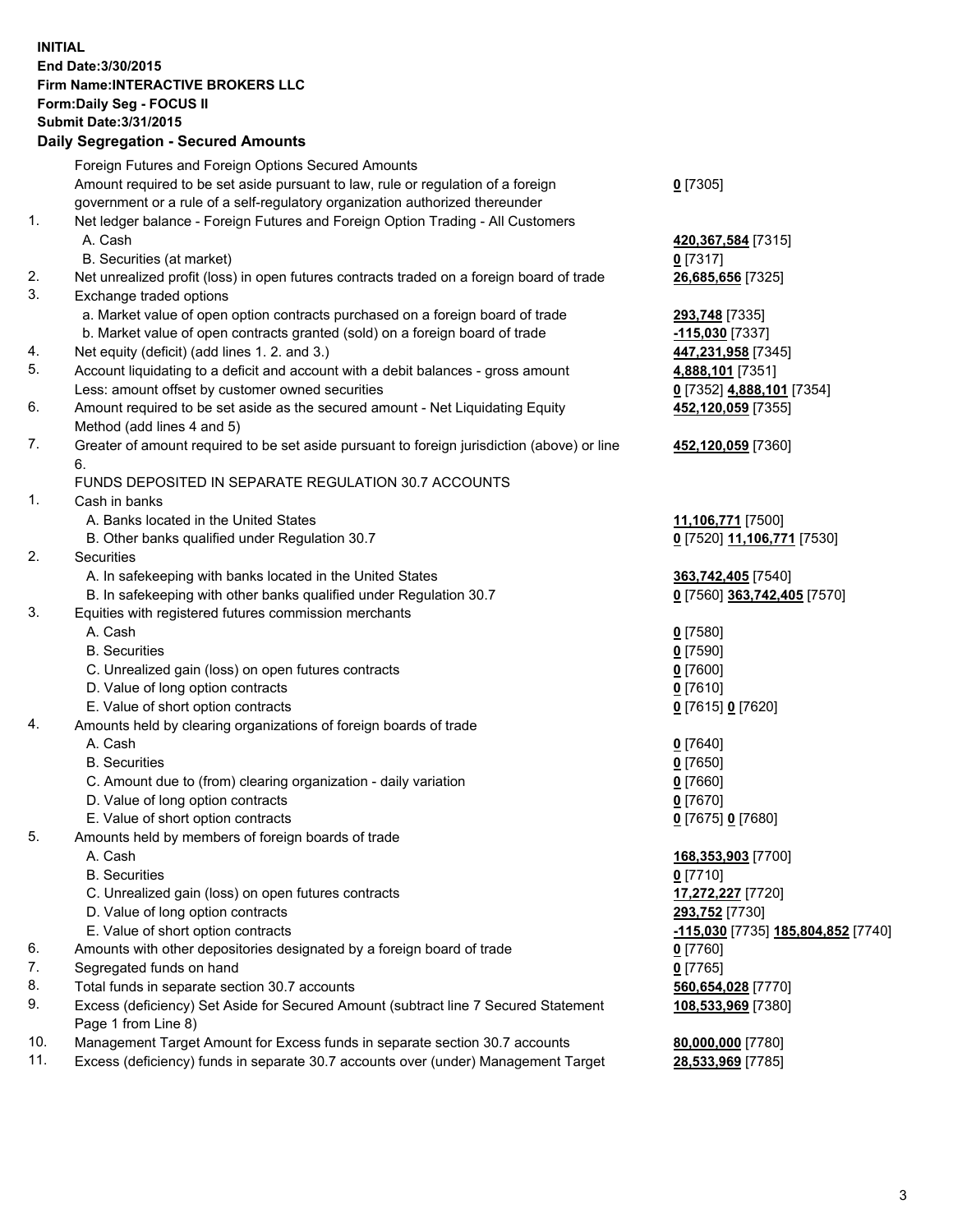**INITIAL End Date:3/30/2015 Firm Name:INTERACTIVE BROKERS LLC Form:Daily Seg - FOCUS II Submit Date:3/31/2015 Daily Segregation - Segregation Statement** SEGREGATION REQUIREMENTS(Section 4d(2) of the CEAct) 1. Net ledger balance A. Cash **2,561,318,545** [7010] B. Securities (at market) **0** [7020] 2. Net unrealized profit (loss) in open futures contracts traded on a contract market **-27,532,784** [7030] 3. Exchange traded options A. Add market value of open option contracts purchased on a contract market **109,582,485** [7032] B. Deduct market value of open option contracts granted (sold) on a contract market **-180,319,775** [7033] 4. Net equity (deficit) (add lines 1, 2 and 3) **2,463,048,471** [7040] 5. Accounts liquidating to a deficit and accounts with debit balances - gross amount **2,770,595** [7045] Less: amount offset by customer securities **0** [7047] **2,770,595** [7050] 6. Amount required to be segregated (add lines 4 and 5) **2,465,819,066** [7060] FUNDS IN SEGREGATED ACCOUNTS 7. Deposited in segregated funds bank accounts A. Cash **253,221,777** [7070] B. Securities representing investments of customers' funds (at market) **1,519,908,911** [7080] C. Securities held for particular customers or option customers in lieu of cash (at market) **0** [7090] 8. Margins on deposit with derivatives clearing organizations of contract markets A. Cash **11,500,983** [7100] B. Securities representing investments of customers' funds (at market) **109,275,908** [7110] C. Securities held for particular customers or option customers in lieu of cash (at market) **0** [7120] 9. Net settlement from (to) derivatives clearing organizations of contract markets **3,059,626** [7130] 10. Exchange traded options A. Value of open long option contracts **3,124,617** [7132] B. Value of open short option contracts **-8,948,115** [7133] 11. Net equities with other FCMs A. Net liquidating equity **-55,610,530** [7140] B. Securities representing investments of customers' funds (at market) **828,213,869** [7160] C. Securities held for particular customers or option customers in lieu of cash (at market) **0** [7170] 12. Segregated funds on hand **0** [7150] 13. Total amount in segregation (add lines 7 through 12) **2,663,747,046** [7180] 14. Excess (deficiency) funds in segregation (subtract line 6 from line 13) **197,927,980** [7190] 15. Management Target Amount for Excess funds in segregation **155,000,000** [7194]

16. Excess (deficiency) funds in segregation over (under) Management Target Amount Excess

**42,927,980** [7198]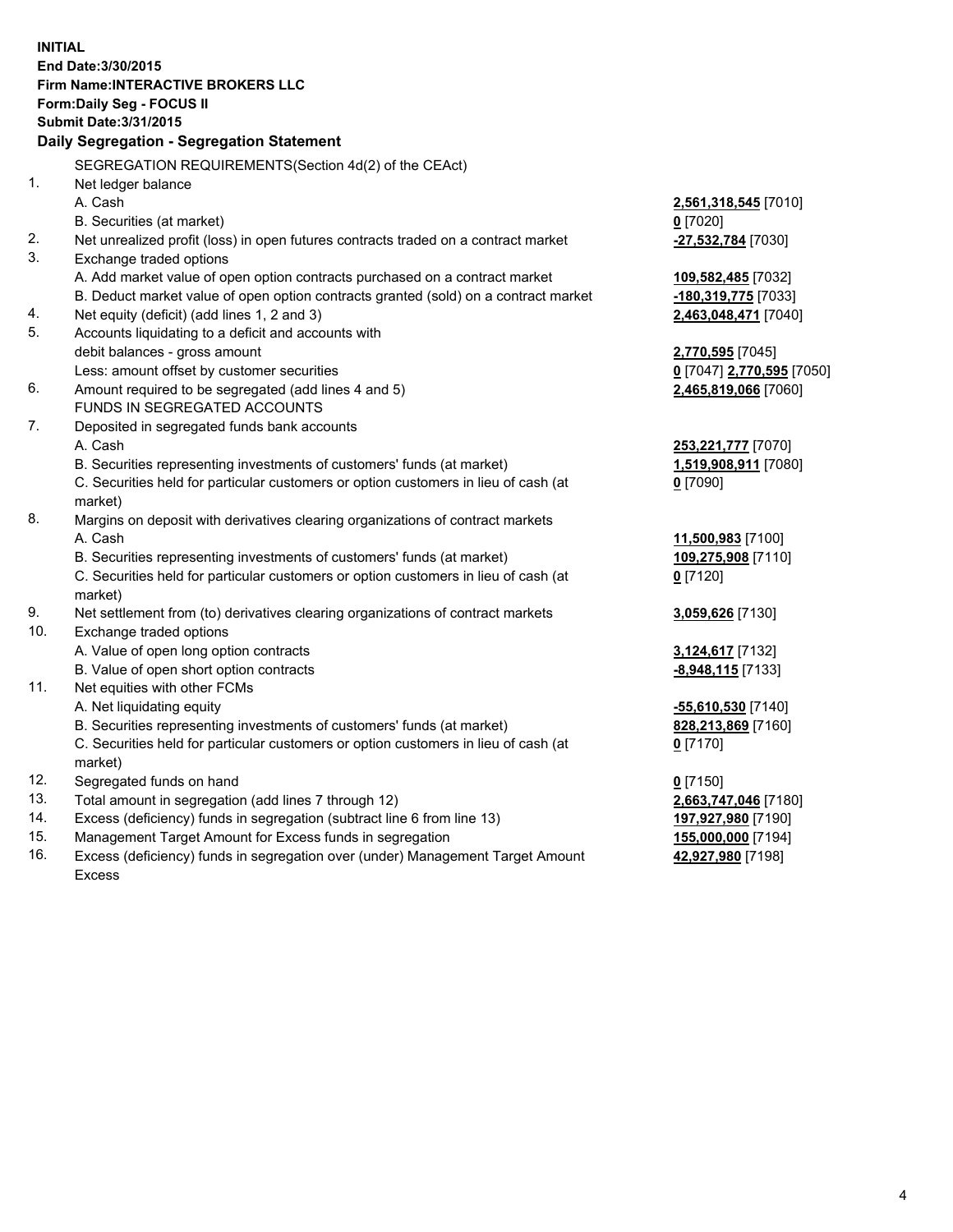## **INITIAL End Date:3/30/2015 Firm Name:INTERACTIVE BROKERS LLC Form:Daily Seg - FOCUS II Submit Date:3/31/2015 Daily Segregation - Supplemental**

| $\blacksquare$               | Total gross margin deficiencies - Segregated Funds Origin                                                                        | 42,536 [9100] |
|------------------------------|----------------------------------------------------------------------------------------------------------------------------------|---------------|
| $\blacksquare$               | Total gross margin deficiencies - Secured Funds Origin                                                                           | 31,534 [9101] |
| $\blacksquare$               | Total gross margin deficiencies - Cleared Swaps Customer Collateral Funds Origin                                                 | $0$ [9102]    |
| $\blacksquare$               | Total gross margin deficiencies - Noncustomer and Proprietary Accounts Origin                                                    | $0$ [9103]    |
| $\blacksquare$               | Total number of accounts contributing to total gross margin deficiencies - Segregated<br>Funds Origin                            | 2 [9104]      |
| $\overline{\phantom{a}}$     | Total number of accounts contributing to total gross margin deficiencies - Secured<br>Funds Origin                               | $6$ [9105]    |
| $\qquad \qquad \blacksquare$ | Total number of accounts contributing to the total gross margin deficiencies - Cleared<br>Swaps Customer Collateral Funds Origin | $0$ [9106]    |
| ۰                            | Total number of accounts contributing to the total gross margin deficiencies -<br>Noncustomer and Proprietary Accounts Origin    | $0$ [9107]    |
| $\overline{\phantom{a}}$     | Upload a copy of the firm's daily margin report the FCM uses to issue margin calls<br>which corresponds with the reporting date. |               |

03.30.2015 Commodity Margin Deficiency Report.xls